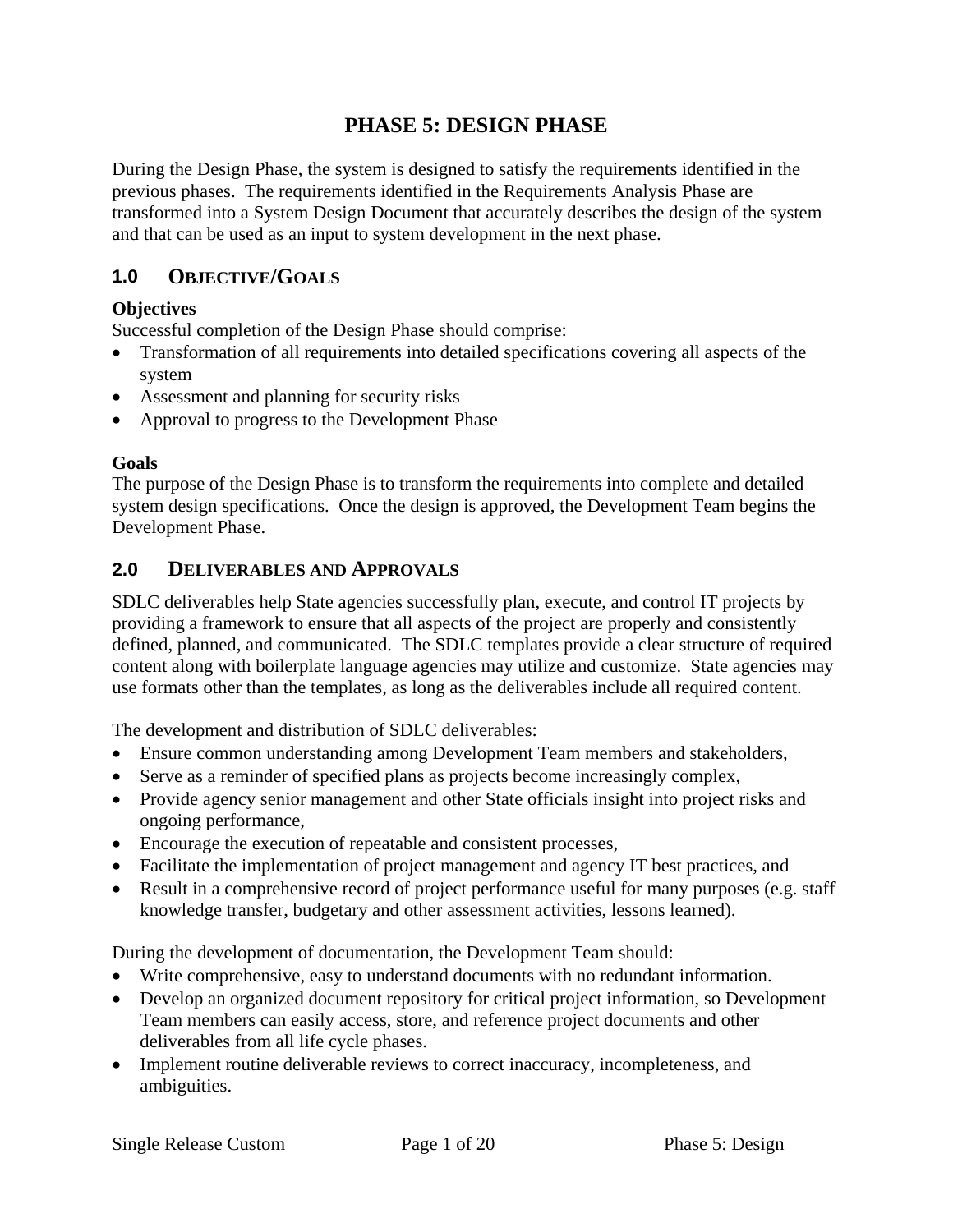- Recognize that sample templates for deliverables are available; agencies might accept deliverables in different formats as long as all required information is present. The content of these deliverables might expand or shrink depending on the size, scope, and complexity of the project.
- Recycle or reference information from earlier documents where possible and beneficial.

The following is a listing of deliverables required of all projects for this phase of work.

| Deliverable                                                                                                                                                                                                                                                                   | Goals                                                                                                                                                                                                                   | Developed By        | Approved By                                            |
|-------------------------------------------------------------------------------------------------------------------------------------------------------------------------------------------------------------------------------------------------------------------------------|-------------------------------------------------------------------------------------------------------------------------------------------------------------------------------------------------------------------------|---------------------|--------------------------------------------------------|
| <b>System Design Document -</b><br>specifies the construction<br>details of the system, each<br>system component's<br>interaction with other<br>components and external<br>systems, and the interface<br>that allows end users to<br>operate the system and its<br>functions. | Document the results of the<br>system design process<br>Describe how the system<br>with satisfy requirements                                                                                                            | Development<br>Team | Project<br>Sponsor<br>Agency CIO<br>Project<br>Manager |
| <b>System Security Consensus</b><br><b>Document</b> (SSCD) – a single<br>document containing all<br>information relevant to<br>completing the system's<br>C&A.                                                                                                                | Define the system's<br>$\bullet$<br>security architecture,<br>security policies, risk<br>assessments, and security<br>tests<br>Consolidate all information<br>for the C&A                                               | Project<br>Manager  | Agency CIO                                             |
| <b>Security Plan</b> – documents<br>the scope, approach, and<br>resources required to assure<br>system security.                                                                                                                                                              | Describe planned activities<br>$\bullet$<br>to control access and<br>protect the system and its<br>information                                                                                                          | Development<br>Team | Project<br>Manager<br>Agency CIO                       |
| <b>Data Retention Plan -</b><br>describes the project policies<br>for data and records<br>management.                                                                                                                                                                         | Record retention and<br>disposition responsibilities<br>Document retention and<br>$\bullet$<br>disposition requirements<br>Record management<br>$\bullet$<br>process<br>Document retention and<br>disposition schedules | Development<br>Team | Project<br>Manager<br>Agency CIO                       |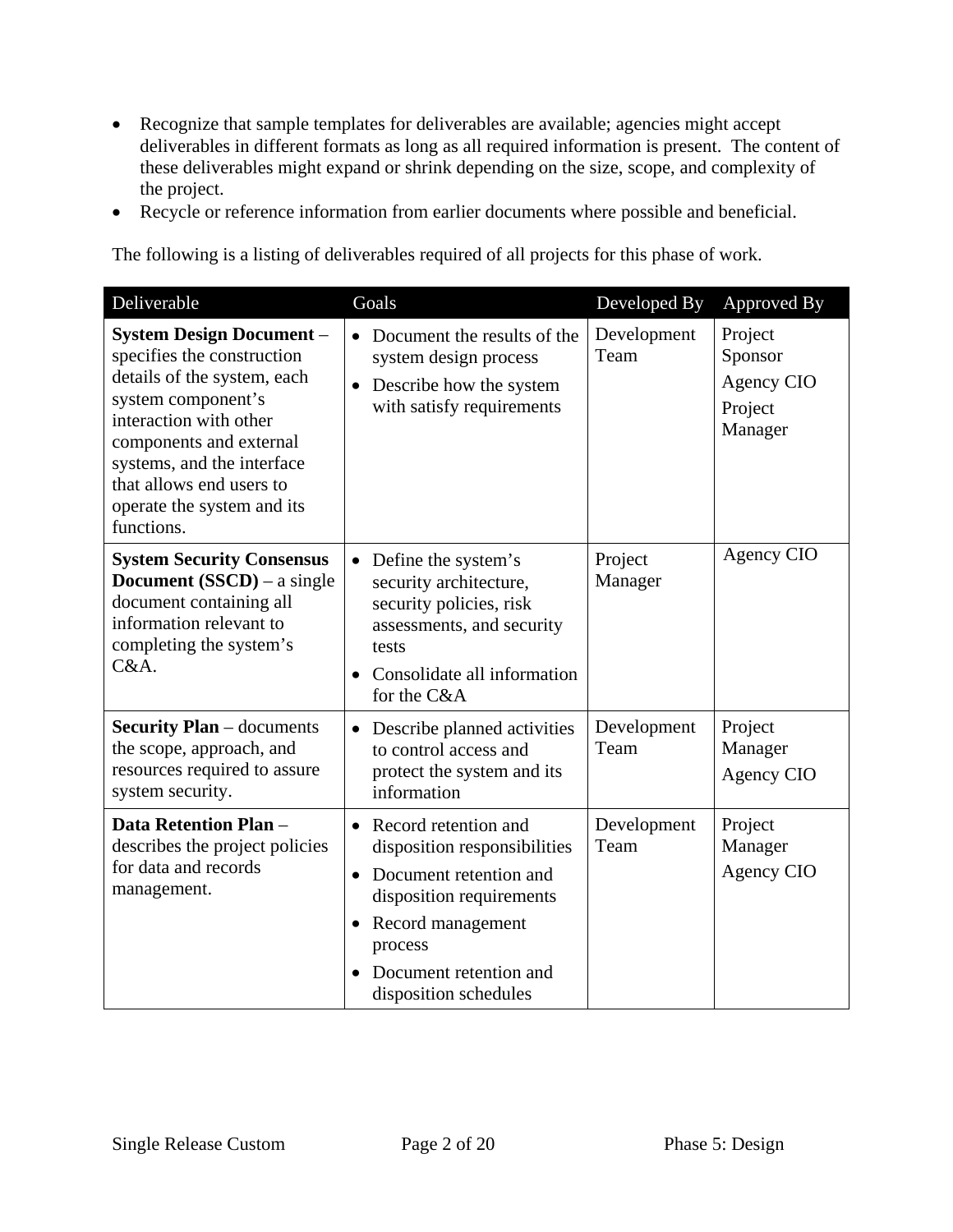| Deliverable                                                                                                                                                                                                                                                                                                                                                                                            | Goals                                                                                                                                                                                                                                                                                                                      | Developed By        | Approved By                             |
|--------------------------------------------------------------------------------------------------------------------------------------------------------------------------------------------------------------------------------------------------------------------------------------------------------------------------------------------------------------------------------------------------------|----------------------------------------------------------------------------------------------------------------------------------------------------------------------------------------------------------------------------------------------------------------------------------------------------------------------------|---------------------|-----------------------------------------|
| Disaster Recovery Plan -<br>IT-focused plan designed to<br>restore operability of targeted<br>systems, applications, or a<br>computer facility due to a<br>natural or man-made<br>extended interruption of an<br>agency's business services.                                                                                                                                                           | Identify plans to restore<br>$\bullet$<br>operability in the event of<br>extended interruption of<br>services<br>Define and document<br>concept of operations<br>Document notification<br>٠<br>procedures<br>Record damage assessment<br>$\bullet$<br>procedures, recovery<br>activities, and<br>reconstitution procedures | Development<br>Team | Project<br>Manager<br><b>Agency CIO</b> |
| <b>Unit and Integration Test</b><br><b>Plans (Begin)</b> – detailed<br>scripts used in the<br>Development and Test<br>Phases for evaluating the<br>completeness and correctness<br>of the smallest parts of the<br>system and the components<br>created from those parts. The<br>test scripts are more specific<br>than the Test Master Plan,<br>which is high-level and more<br>focused on processes. | Identify detailed scripts for<br>$\bullet$<br>testing system components                                                                                                                                                                                                                                                    | Development<br>Team | Agency CIO<br>Project<br>Manager        |
| <b>Conversion Plan (Begin)</b> –<br>describes the strategies and<br>approaches for<br>converting/migrating data<br>from an existing system to<br>another hardware or software<br>environment.                                                                                                                                                                                                          | Document all planned<br>$\bullet$<br>activities to ensure a<br>smooth data conversion<br>from a legacy system to a<br>new environment                                                                                                                                                                                      | Development<br>Team | Agency CIO                              |
| <b>Implementation Plan -</b><br>describes how the<br>information system will be<br>deployed as an operational<br>system.                                                                                                                                                                                                                                                                               | Define all planned<br>$\bullet$<br>activities to ensure<br>successful implementation<br>to production operations                                                                                                                                                                                                           | Development<br>Team | Project<br>Sponsor<br>Agency CIO        |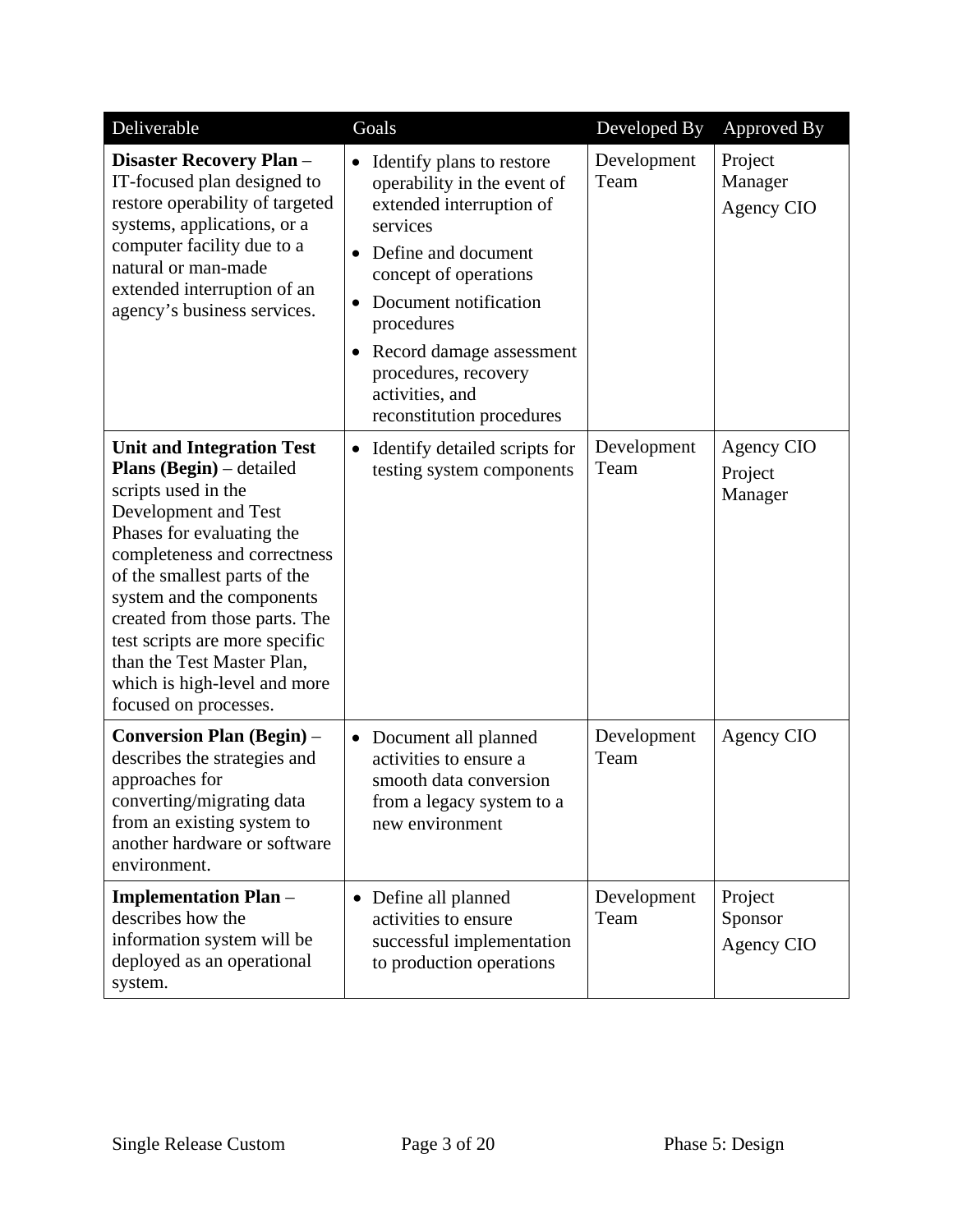| Deliverable                                                                                                                                                                                                                                                                                                            | Goals                                                                                                                                                      | Developed By        | Approved By        |
|------------------------------------------------------------------------------------------------------------------------------------------------------------------------------------------------------------------------------------------------------------------------------------------------------------------------|------------------------------------------------------------------------------------------------------------------------------------------------------------|---------------------|--------------------|
| <b>Operations or System</b><br><b>Administration Manual</b><br>(Begin) – The Operations<br>Manual focuses on<br>mainframe systems; the<br><b>Systems Administration</b><br>Manual is oriented for<br>distributed (client/server)<br>applications. Both<br>documents provide details on<br>system operations.           | Provide detailed instruction<br>for system operations                                                                                                      | Development<br>Team | Agency CIO         |
| <b>Maintenance Manual</b><br>$(Begin)$ – details effective<br>system maintenance.<br>Appendices might document<br>maintenance procedures,<br>standards, or other essential<br>information on areas such as<br>backup, networking and<br>connectivity, access and<br>authentication, cabling, and<br>critical services. | Provide maintenance<br>$\bullet$<br>personnel with the<br>information necessary to<br>effectively maintain the<br>system                                   | Project<br>Manager  | Agency CIO         |
| <b>Training Plan</b> – outlines<br>training needs for end users<br>on the new or enhanced<br>information system.                                                                                                                                                                                                       | Ensure that the schedule<br>$\bullet$<br>accounts for all necessary<br>training needs to<br>successfully implement,<br>operate, and maintain the<br>system | Development<br>Team | Project<br>Sponsor |
| User Manual (Begin) -<br>describes to end users how to<br>make full use of the<br>information system,<br>including system functions<br>and capabilities,<br>contingencies and alternate<br>modes of operation, and step-<br>by-step procedures for<br>system access and use.                                           | Provide users with detailed<br>$\bullet$<br>information to fully utilize<br>the system                                                                     | Development<br>Team | Agency CIO         |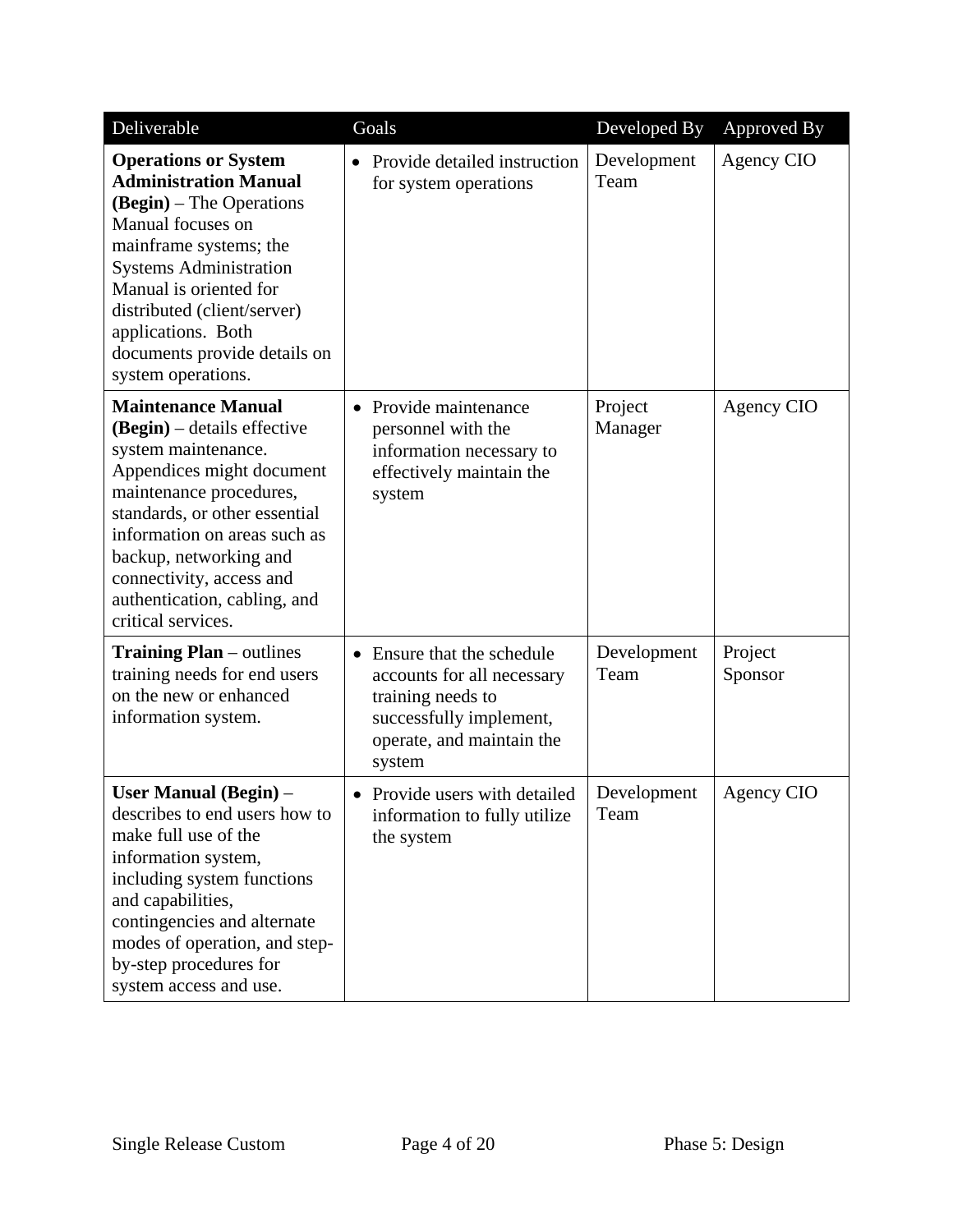| Deliverable                                                                                                                                                                  | Goals                                                                             | Developed By Approved By |                                                              |
|------------------------------------------------------------------------------------------------------------------------------------------------------------------------------|-----------------------------------------------------------------------------------|--------------------------|--------------------------------------------------------------|
| <b>Requirements Traceability</b><br><b>Matrix (Update)</b> – a table<br>that links requirements to<br>their origins and traces them<br>throughout the project life<br>cycle. | • Establish a baseline for<br>requirements change<br>control, design, and testing | Development<br>Team      | Agency CIO<br><b>Business</b><br>Owner<br>Project<br>Manager |

All deliverables other than those identified as Updates should be developed in this phase. Deliverables identified as Updates should be revisited and enhanced as necessary as prescribed in this phase.

Deliverables produced during this phase must be reviewed in detail and should follow the approval path as defined in the above table. A signature page or section should accompany each deliverable requiring approval. DoIT will periodically request copies of these documents as part of its oversight responsibilities.

# **3.0 ROLES**

The following personnel participate in the work activities of this phase:

- Project Sponsor
- Executive Sponsor
- Agency CIO
- Project Manager
- Development Team
- Project Stakeholders
- Security Officer
- Secretary of DoIT

# RACI Key

**Responsible** – Describes role that executes the activities to achieve the task.

**Accountable** – Describes roles that own the quality of the deliverable and sign off on work that Responsible provides.

**Consulted** – Describes roles that provide subject matter expertise.

**Informed** – Describes roles that receive information about the task.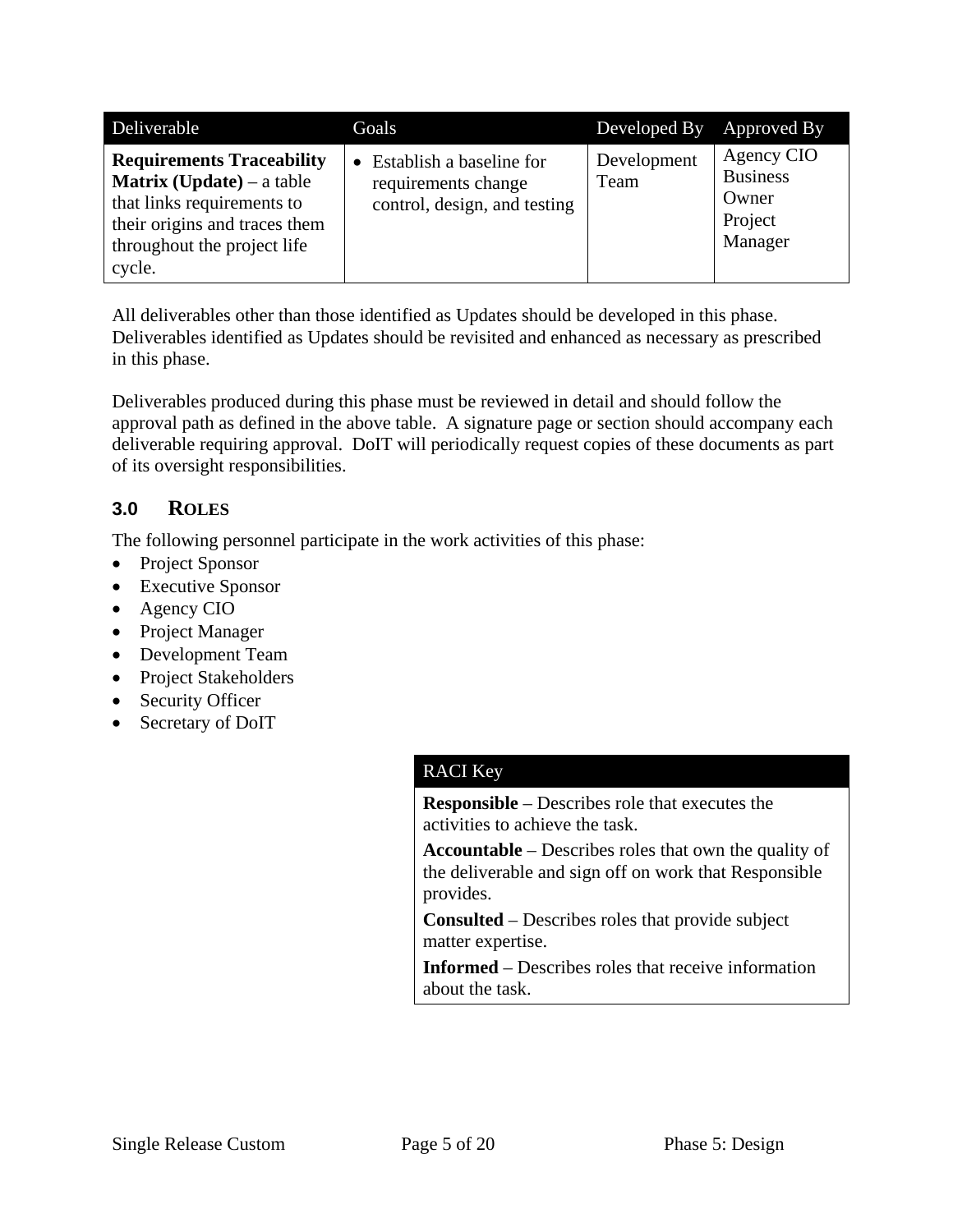| Deliverable                                   | Executive<br>Sponsor | Project<br>Sponsor | Agency $CI($ | Manager<br>Project | Developmen<br>Team | Stakeholders<br>Project | Security<br>Officer | DolT          |
|-----------------------------------------------|----------------------|--------------------|--------------|--------------------|--------------------|-------------------------|---------------------|---------------|
| <b>System Design Document</b>                 | I                    | A                  | A            | $\mathbf R$        | I                  | $\mathsf{C}$            |                     | $\mathcal{C}$ |
| <b>System Security Consensus Document</b>     | I                    | I                  | A            | $\mathbf R$        | I                  | I                       | A                   | $\mathcal{C}$ |
| <b>Security Plan</b>                          | I                    | I                  | A            | $\mathbf R$        | I                  | Ι                       | A                   | $\mathcal{C}$ |
| Disaster Recovery Plan                        | I                    | I                  | A            | $\mathbf R$        | I                  | I                       | A                   | $\mathsf{C}$  |
| Unit and Integration Test Plans               | I                    | I                  | A            | $\mathbf R$        | I                  | $\mathcal{C}$           |                     | $\mathcal{C}$ |
| <b>Conversion Plan</b>                        | I                    | I                  | A            | $\mathbf R$        | I                  | I                       |                     | $\mathcal{C}$ |
| <b>Implementation Plan</b>                    | I                    | A                  | A            | $\mathbf R$        | I                  | I                       |                     | C             |
| Operations or System Administration<br>Manual | I                    | I                  | A            | $\mathbf R$        | I                  | I                       |                     | $\mathcal{C}$ |
| <b>Maintenance Manual</b>                     | I                    | I                  | A            | $\mathbf R$        | I                  | I                       |                     | $\mathcal{C}$ |
| <b>Training Plan</b>                          | I                    | A                  | A            | $\mathbf R$        | I                  | Ι                       |                     | $\mathsf{C}$  |
| <b>User Manual</b>                            | I                    | I                  | A            | $\mathbf R$        | I                  | I                       |                     | C             |
| <b>Requirements Traceability Matrix</b>       | I                    | A                  | A            | $\mathbf R$        | I                  | $\mathcal{C}$           |                     | $\mathbf C$   |
| <b>Possible RACI Matrix</b>                   |                      |                    |              |                    |                    |                         |                     |               |

The Roles and Responsibilities page has detailed descriptions of these roles and their associated responsibilities.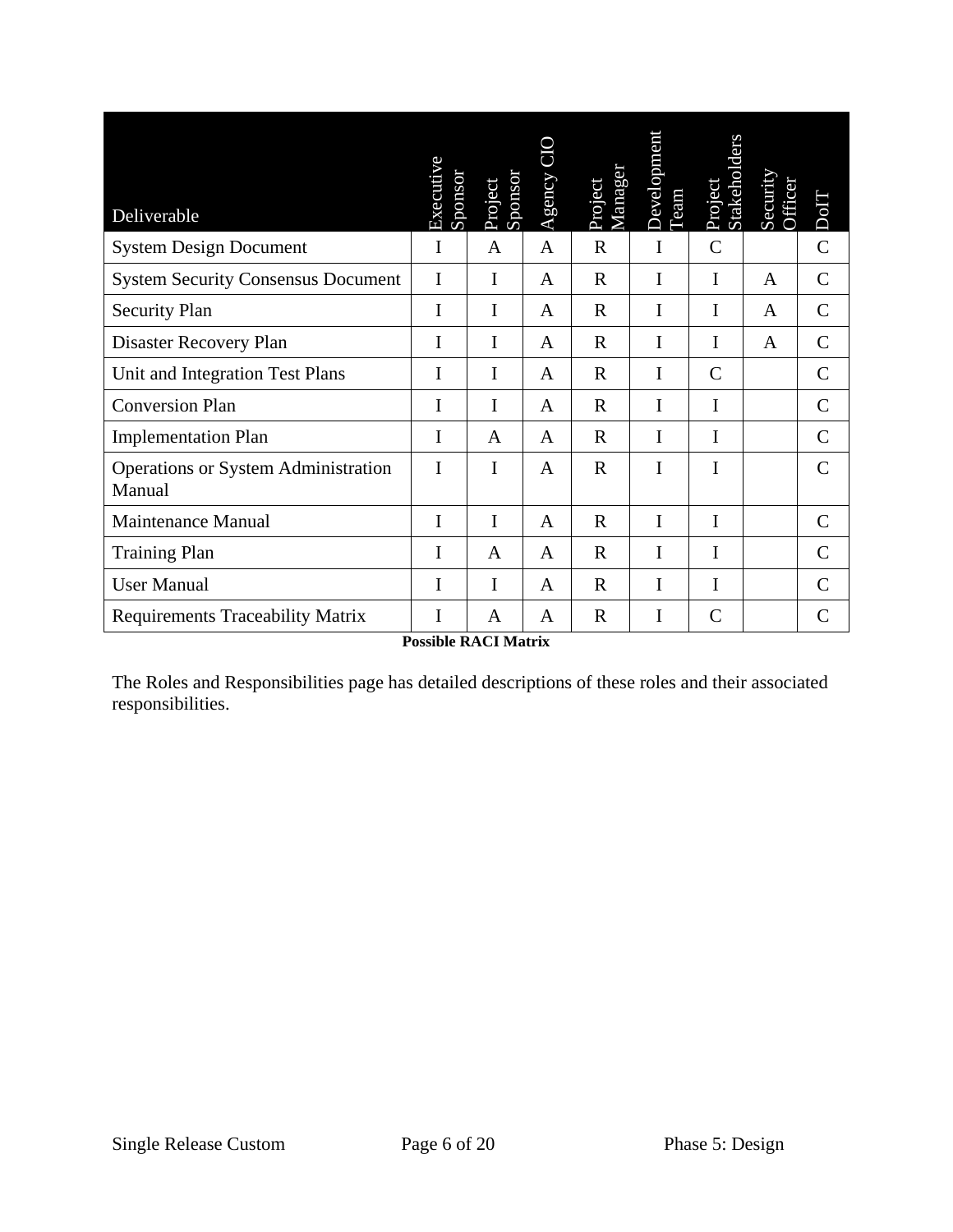# **4.0 TASKS AND ACTIVITIES**

|                      | <b>Phase 5 Design Phase</b>                                                                                                                                                                                                                                    |
|----------------------|----------------------------------------------------------------------------------------------------------------------------------------------------------------------------------------------------------------------------------------------------------------|
|                      |                                                                                                                                                                                                                                                                |
| Project<br>Manager   | 4.3<br>4.5<br>$4.4\,$<br>4.1<br>4.2<br>Monitor Project<br>Performance<br>Update PMP &<br>Perform Risk<br>Submit the<br><b>START</b><br>Review Phase<br>Requirements<br>Communications<br>Management<br>Activities<br><b>Quarterly Update</b><br>Plan<br>Review |
| Project<br>Sponsor   |                                                                                                                                                                                                                                                                |
| Agency<br>CIO        |                                                                                                                                                                                                                                                                |
| Security<br>Officer  |                                                                                                                                                                                                                                                                |
| Development<br>Team  |                                                                                                                                                                                                                                                                |
| Executive<br>Sponsor |                                                                                                                                                                                                                                                                |
| $D$ ol $T$           |                                                                                                                                                                                                                                                                |
| Deliverables         |                                                                                                                                                                                                                                                                |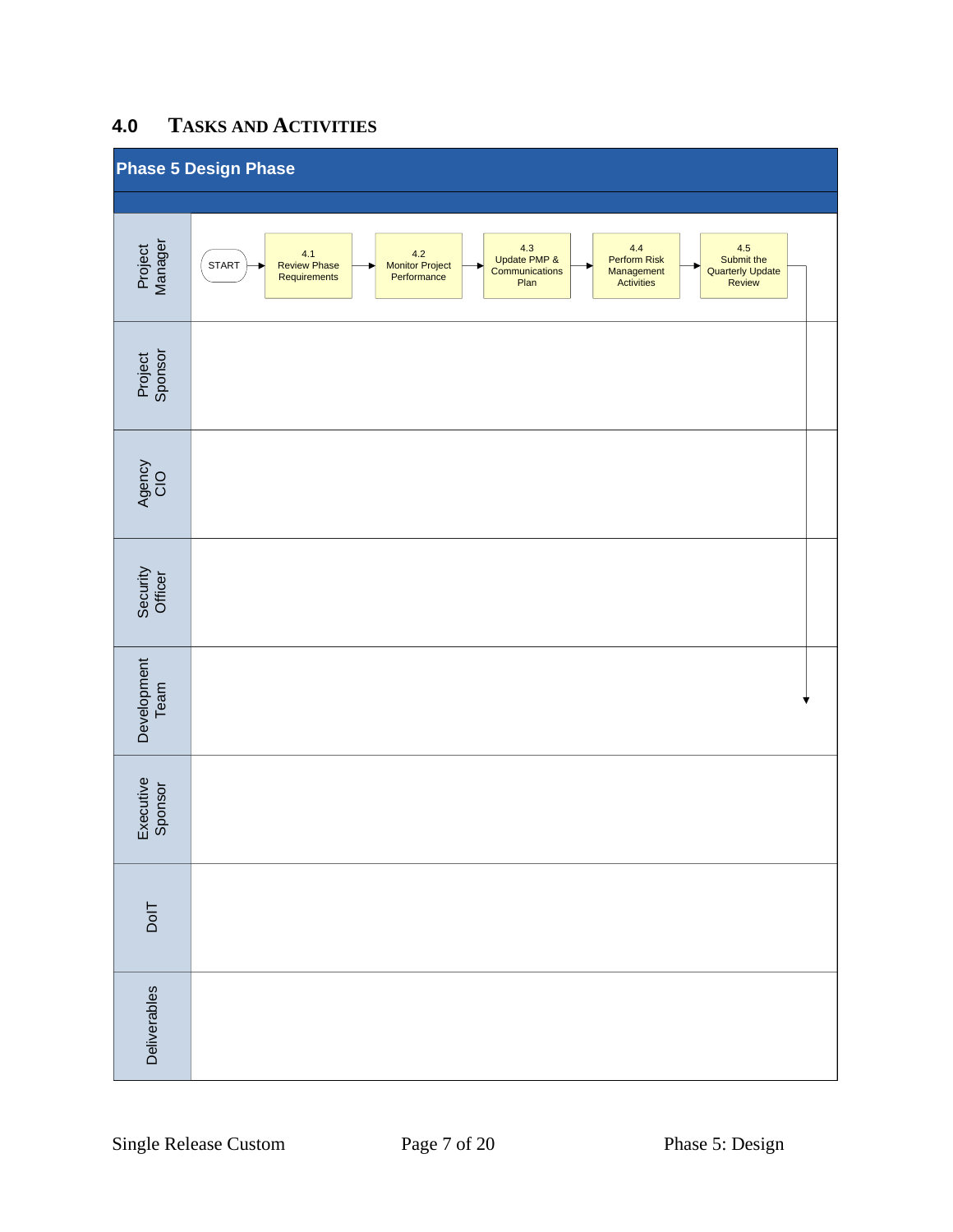|                           | <b>Phase 5 Design Phase</b>                                                                                                                                                                                                                                |  |
|---------------------------|------------------------------------------------------------------------------------------------------------------------------------------------------------------------------------------------------------------------------------------------------------|--|
| Project<br>Manager        | 4.8<br>Revalidate<br>Functional & Non-<br><b>Functional Scope</b>                                                                                                                                                                                          |  |
| Project<br>Sponsor        |                                                                                                                                                                                                                                                            |  |
| Agency<br>CIO             |                                                                                                                                                                                                                                                            |  |
| Security<br>Officer       |                                                                                                                                                                                                                                                            |  |
| Development<br>Team       | 4.7<br>4.9<br>4.10<br>4.6<br>4.11<br>Manage<br>Develop the<br>Update the<br><b>Initiate Design</b><br>Update<br>Test Plans<br>Configuration &<br>Change Processes<br>System Design<br>Requirements<br>Traceability Matrix<br><b>Activities</b><br>Document |  |
| Executive<br>Sponsor      |                                                                                                                                                                                                                                                            |  |
| $\overline{\mathsf{DoH}}$ |                                                                                                                                                                                                                                                            |  |
| Deliverables              | System<br>Requirements<br>Unit &<br>Integration<br>Test Plans<br>Design<br>Traceability<br>Document<br>Matrix                                                                                                                                              |  |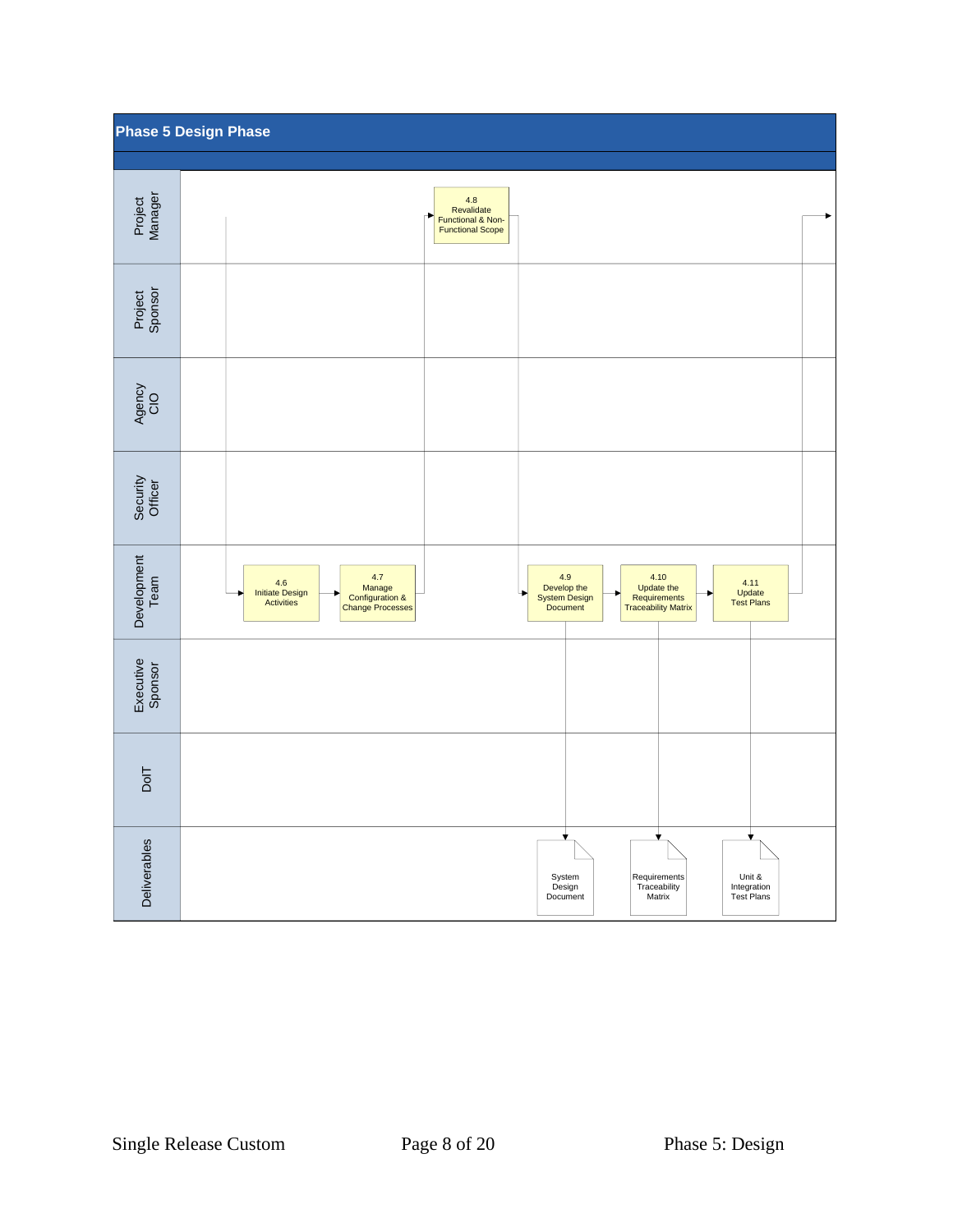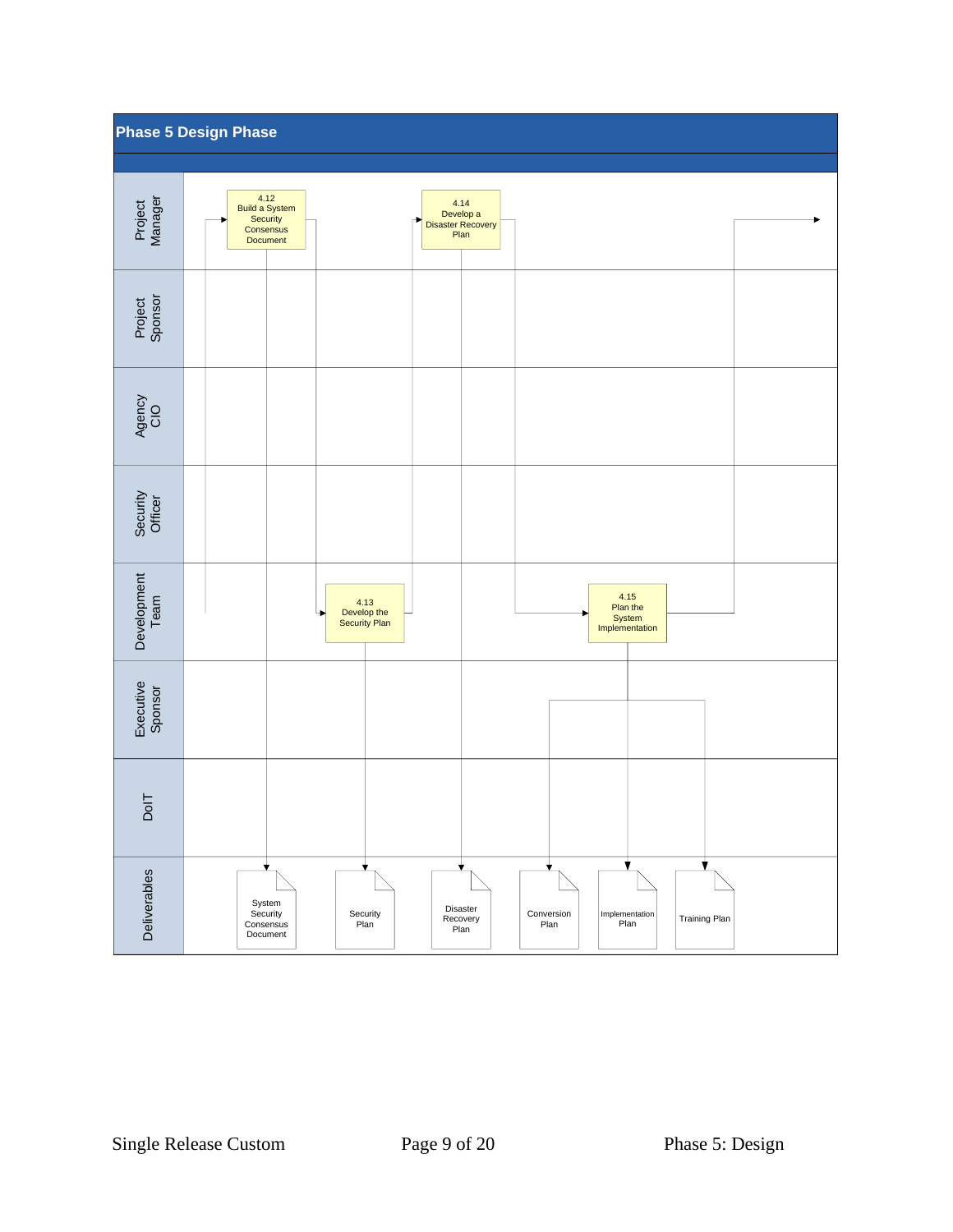

#### 4.1 **Review Phase Prerequisites.**

The Project Manager ensures the following prerequisites for this phase are complete:

- The PMP and the schedule showing the target termination date for the system are current.
- The PSS is current and complete.
- The FRD is complete.
- Procurement for development work is complete.

### 4.2 **Monitor Project Performance.**

The Project Manager monitors project performance by gathering status information about:

- Cost expenditures to date and cost variances from the cost performance baseline
- Change management information
- Activity progress with status details from all Development Team members
- Vendor contract compliance
- Vendor status reports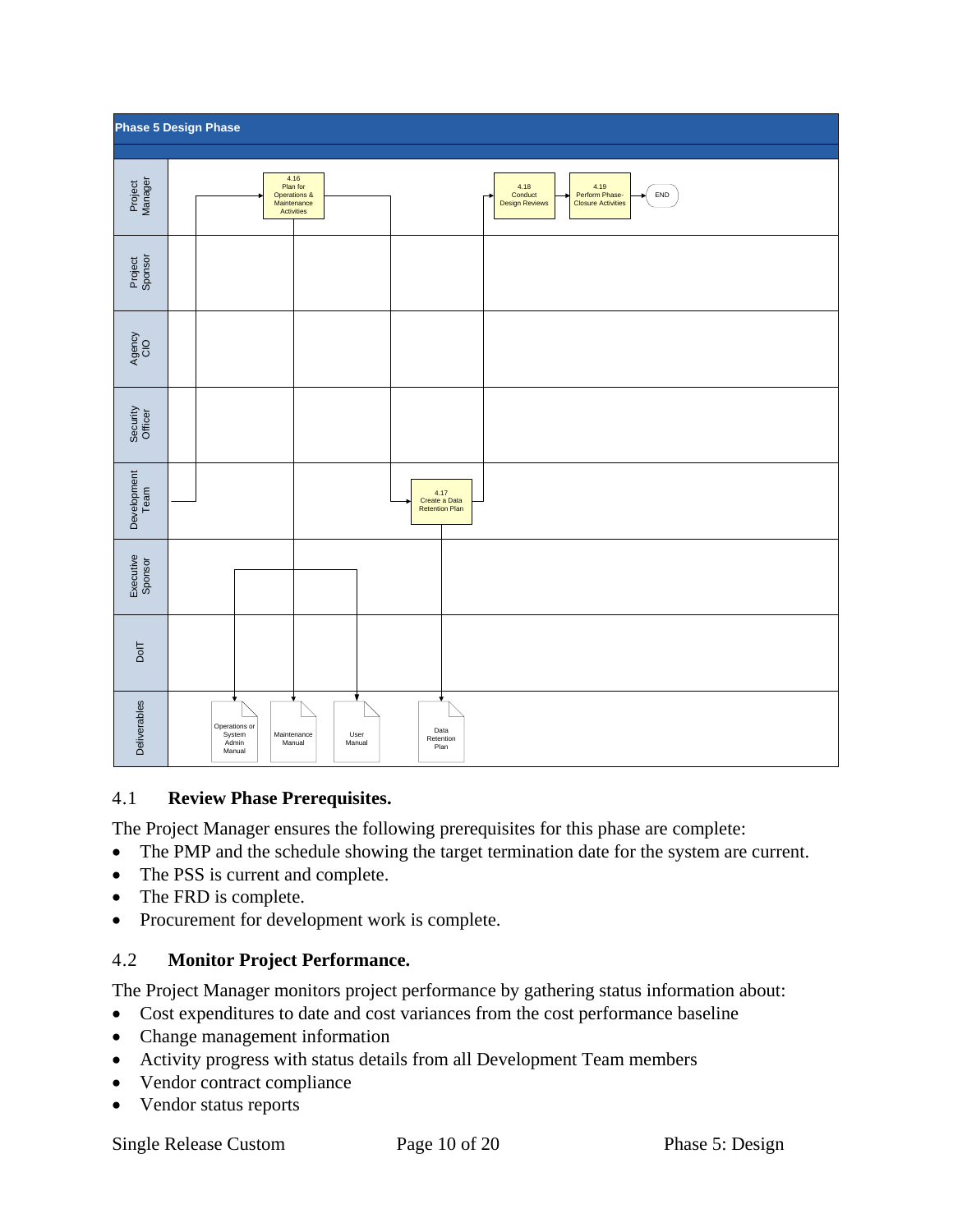- Risk Register review
- Late tasks review
- List of complete and incomplete deliverables
- WBS activities started and finished
- Estimated time to completion
- Resource utilization data
- Changes to project scope

The Project Manager also organizes and oversees systematic quality management reviews of project work as a part of monitoring the project performance.

To measure project effort at all phases of the life cycle, the Project Manager establishes timelines and metrics for success at each phase of work when planning project tasks.

The *PMBOK* provides additional details on controlling project work in sections 4.4 and 4.5 and on project scope control in section 5.5.

#### 4.3 **Update PMP and Communication Management Plan.**

The Project Manager updates the PMP routinely (at least quarterly) to ensure the PMP reflects project performance accurately. Review project performance controls and risks for deviations from the baseline.

Information distribution is one of the most important responsibilities of the Project Manager. The Project Manager reviews and updates the Communication Management Plan at least quarterly to account for potential changes in project stakeholders. The Project Manager distributes the updated PMP and risk management information according to the revised Communication Management Plan. *PMBOK,* section 10 contains additional details on project communications and information distribution.

#### 4.4 **Perform Risk Management Activities.**

The Project Manager conducts periodic risk management activities during the Design Phase; these activities include:

- Identification determination of initial risks that might affect the project and emerging risks as well as each risk characteristic
- Risk Analysis conducting quantitative and/or qualitative analysis of each identified risk. Usually, qualitative risk management techniques are the most applicable for State projects. These risk analysis methods, as well as the conditions under which each method might be used, are described in detail in *PMBOK*, section 11.
- Response Planning planning of methods for developing mitigation, transfer, or avoidance strategies to reduce risk
- Monitoring and Control definition of procedures to track risks, monitor residual risk, identify new risks, execute response plans, and evaluate risk management effectiveness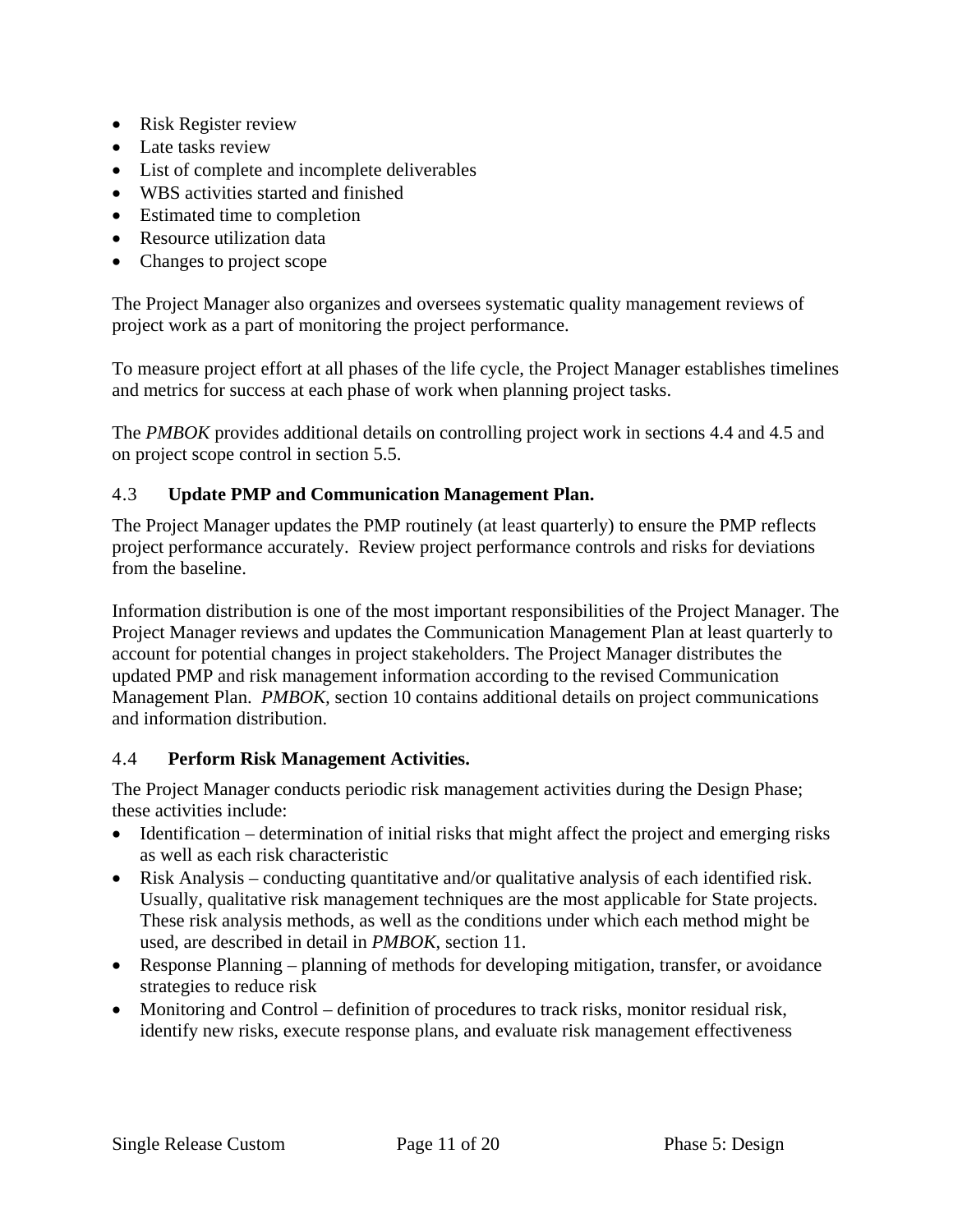These activities occur throughout the project duration to track and mitigate any new or changed project risks. The *PMBOK*, section 11 has details for risk management activities, particularly sections 11.2 through 11.6.

### 4.5 **Submit the Quarterly Update Review.**

The Project Manager assembles all project documentation, including the Communication Management Plan, PMP, issue logs, and any other relevant artifacts reflecting day-to-day management of the project, each quarter and submits this information to DoIT as a quarterly update review. DoIT reviews this information, particularly differences from the previous quarter and determines whether to recommend any action.

### 4.6 **Initiate Design Activities.**

The Development Team has several important decisions to make as the solution begins to take shape. During the process of creating the design, the Project Manager and Development Team should consult with the Maryland EA Repository for possible components to integrate into the new system, potentially saving money through reuse. Project stakeholders should be involved periodically throughout the Design Phase to ensure that the development team understands their expectations and that it develops the system in accordance with requirements.

The Development Team makes critical design decisions, including:

- Approach decisions
	- o Validate proposed COTS components
	- o Prototype to refine and improve understanding of requirements
	- o Select development and implementation methodologies and tools
	- o Determine how user support will be provided, how the remaining life cycle phases will be integrated, and newly identified risks and issues handled
	- o Determine user acceptance criteria (refer to the User Acceptance page in Related Links)
- Execution decisions
	- o Identify modifications that must be made to the initial information system need
	- o Identify modifications that will be made to current procedures
	- o Identify modifications that will be made to current systems/databases or to other systems/databases under development
	- o Determine how conversion of existing data will occur
- Continuation decisions
	- o Determine continued development activities based on needs identified in design
	- o Identify availability of sufficient funding and other required resources for the remainder of the life cycle

During the process of this decision-making, the Development Team may consult other technical resources, such as agency production operations staff to identify technical issues in the Operations and Maintenance Phase, for additional information.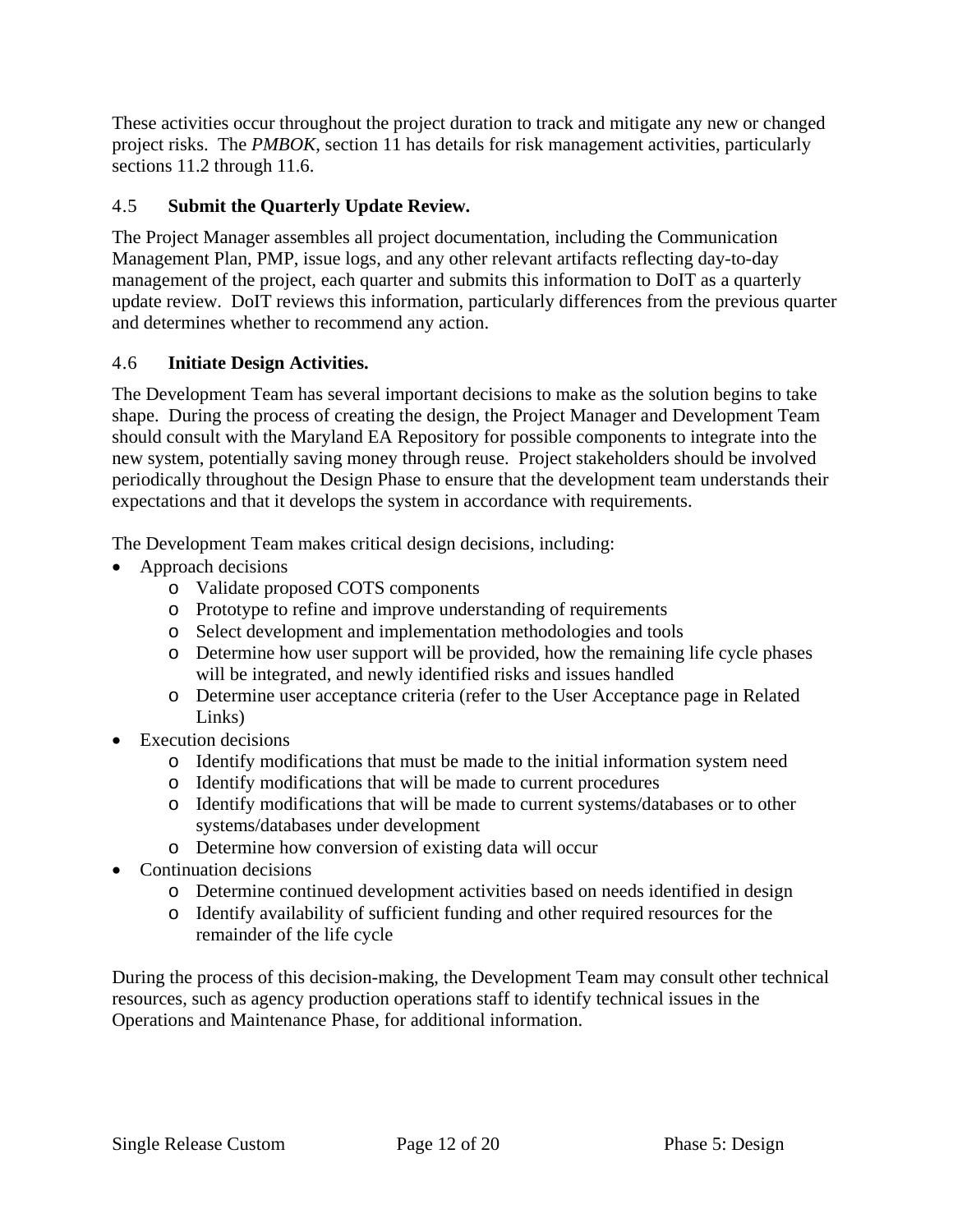### 4.7 **Manage Configuration and Change Processes.**

The Development Team sets up a configuration management repository and establishes change management procedures to track changes to the system, ensure requirements compliance, and enhance development quality.

This effort involves three inter-related concepts:

- Configuration management focuses on establishing and maintaining consistency in the system's performance and its functions throughout its life cycle.
- Change management the process of requesting, planning, implementing, and evaluating changes to the system; this process supports changes to the system and allows for their traceability.
- Change control ensures that changes to the system are introduced by a controlled and coordinated method; change control is a part of change management.

Creating the right balance in change management is difficult but critical to system development: too much control may cause work to be impeded; too little control may cause the project to devolve into chaos.

Establishing a solid configuration management repository and clear change management processes improve requirements traceability. Requirements traceability begins in the Design Phase as the Development Team validates requirements and begins the process of creating exact specifications to meet those requirements. Managing those requirements properly increases project success.

For more information on configuration management best practices, see Related Links.

### 4.8 **Revalidate Functional and Non-Functional Scope.**

The Project Manager schedules a review of the system requirements, both functional and nonfunctional, to ensure the scope has not changed since the end of the Requirements Analysis Phase. This review includes project stakeholders and Development Team members and covers the FRD deliverable created in the Requirements Analysis Phase: re-validating the FRD in this phase ensures the FRD reflects the user's perspective of the system design.

### 4.9 **Develop the System Design Document.**

The Development Team constructs the Systems Design Document (SDD), which maps the system requirements to the technical implementation and contains details about the environment, hardware architecture, software architecture – including subsystems and components, files, database design – and internal and external interfaces.

### 4.9.1 **Document Description**

The SDD describes the system requirements, operating environment, system and subsystem architecture, files and database design, input formats, output layouts, human-machine interfaces, detailed design, processing logic, and external interfaces.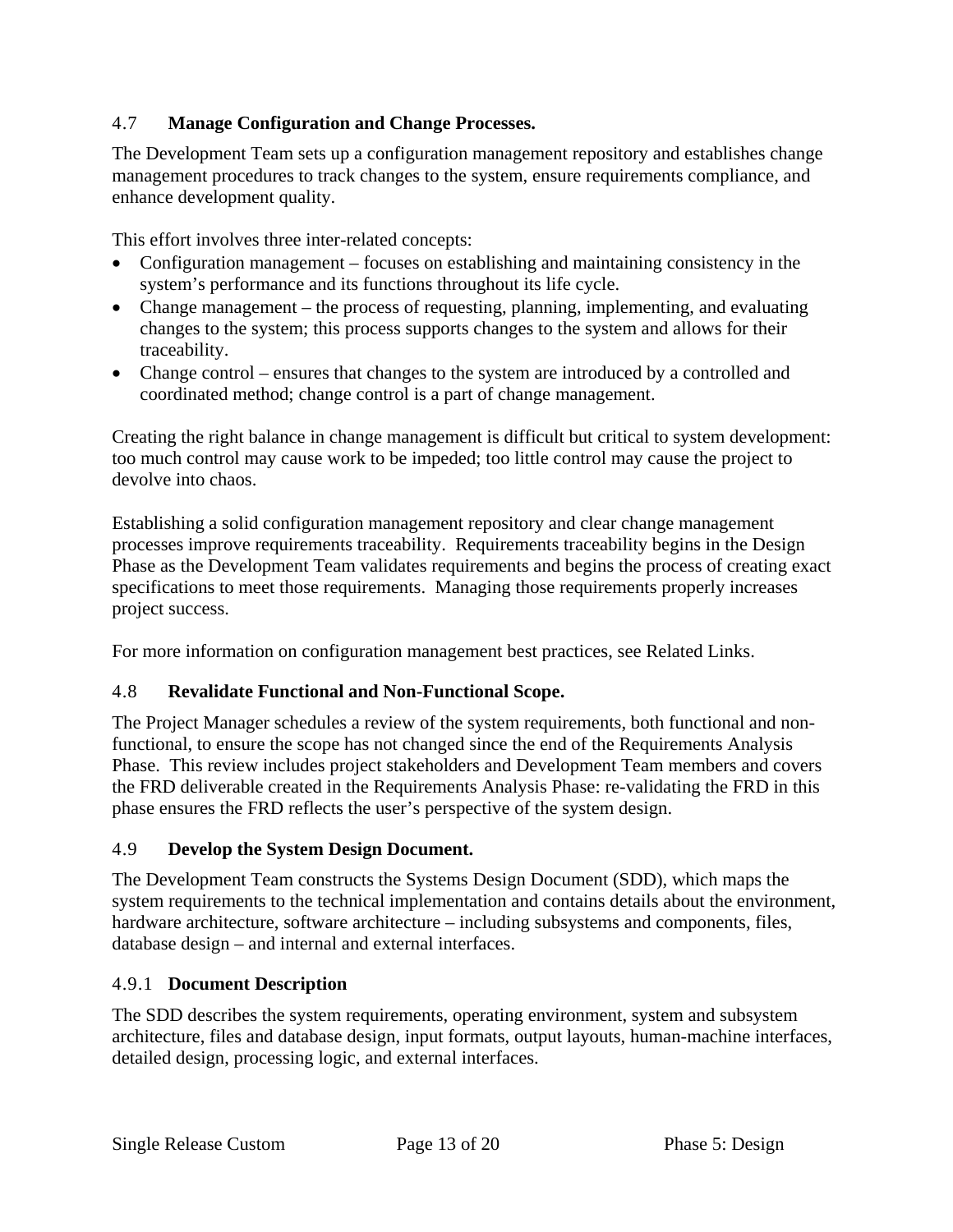### 4.9.2 **Typical Content**

The key elements of the SDD include the following. Additional guidance is provided in the SDLC template.

- Software components
	- o A description of software modules and their use to build operating components
	- o A list of components and how they are connected including middleware
	- o Traces of key business processes through all components
	- o Design for individual components (e.g. class diagrams, behavioral diagrams, persistence models, concurrency strategies and tactics, interfaces, inputs and outputs)
	- o Documentation of all protocols and data transfer syntax and semantics for all internal and external interfaces
	- o Dependencies between modules as well as external programs or source code
	- o Dependencies between components
- Diagrams
	- o A deployment diagram
	- o A network diagram
	- o Data flow diagrams
	- o Data model
	- o Context diagram for each component
- Supporting technologies
	- o Description of security architecture
	- o Description of availability and scalability strategy
	- o Description of how to monitor the production system
- Project or system decisions
	- o Description of the build process
	- o Description of the deployment process
	- o Map of requirements/features to the modules and components that implement them
	- o Documentation of architecture, frameworks, and design patterns used or developed in the design and the rationale for their selection
	- o User interface design (Refer to Nonvisual Access Regulatory Standards on the Maryland.gov site)
	- o User acceptance testing scripts and activities (Refer to the User Acceptance page in Related Links)

Not all projects require these elements for every type of system. Large-scale custom development projects need nearly all, but, for example, in a COTS implementation, the user interface information will be in the User Manual and not required in a design document. For a network deployment or hardware upgrade, the SDD should emphasize the deployment of the system. The Project Manager and the Project Sponsor must ensure proper documentation for development and to meet the requirements.

#### 4.9.3 **Guidance for Document Development**

The effort to develop the SDD may iterate through several cycles from a general design to the desired level of granularity as significant architecture decisions are made and the design moves toward the target architecture.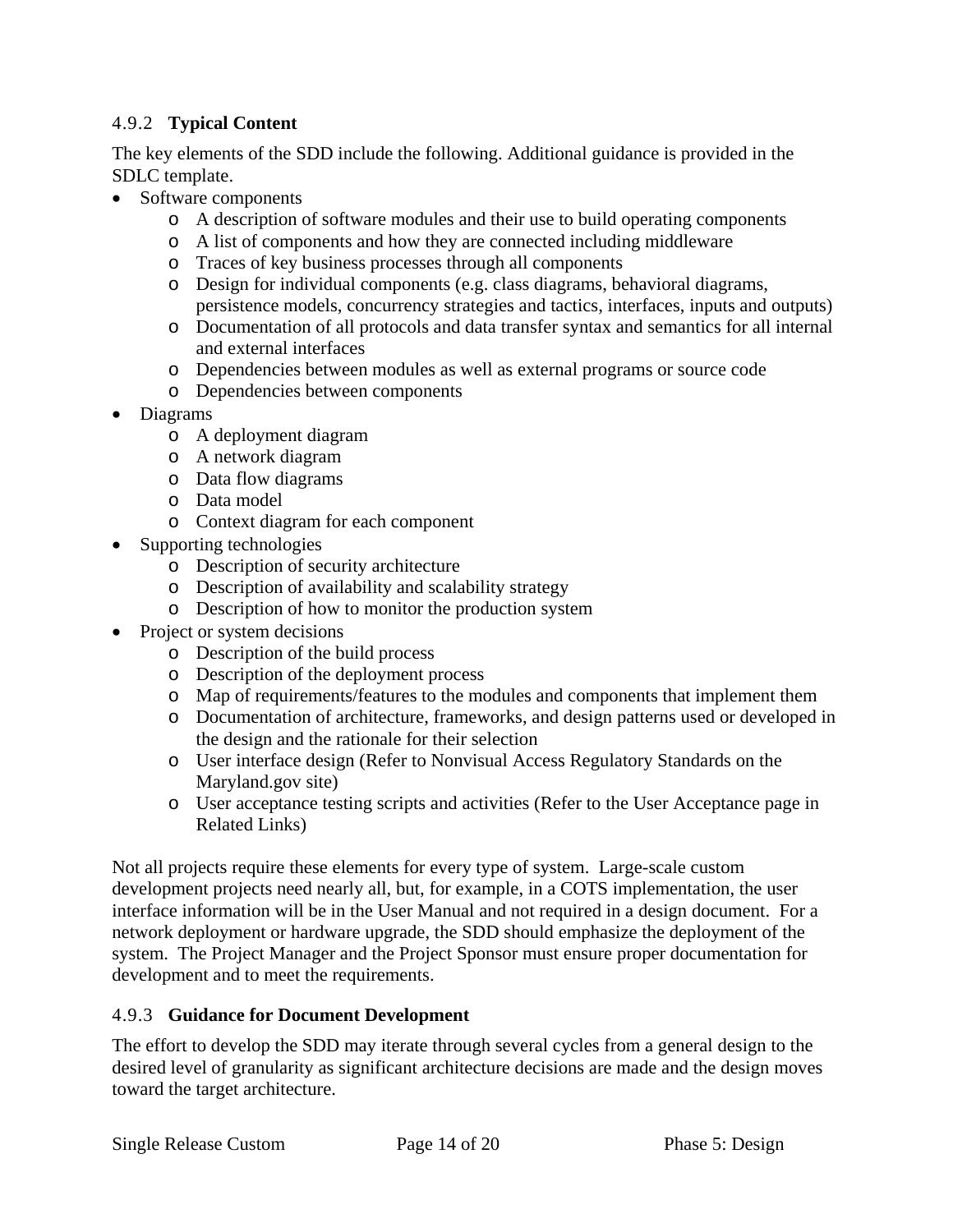The SDD documents the transformation of abstract business requirements to detailed hardware and software specifications for construction and assembly.

### 4.9.4 **Dos and Don'ts**

- Do conduct periodic design reviews as the Development Team formulates design and develops the SDD.
- Do utilize prototyping to elicit stakeholder feedback in the design process.
- Do ensure that the SDD addresses all aspects of the system design in detail.
- Don't postpone any aspect of detailed design until a later phase.

### 4.10 **Update the Requirements Traceability Matrix.**

The Development Team updates the RTM after the SDD is approved. An RTM aids in moving from requirements to design and enabling the System Team to track problems occurring in the Operations and Maintenance Phase back through testing and design to original requirements.

#### 4.11 **Update Test Plans.**

The Development Team builds on the TMP created in the Requirements Analysis Phase as the system architecture and its components are specified. Refine test cases and procedures as the design process continues.

#### 4.12 **Build a System Security Consensus Document.**

The Project Manager coordinates a comprehensive security risk assessment, which addresses threats, vulnerabilities, risks, outcomes, and security controls and documents the results in the SSCD. The risk assessment evaluates compliance with baseline security requirements, identifies threats and vulnerabilities, and assesses alternatives for mitigating or accepting residual risks.

#### 4.12.1 **Document Description**

The SSCD includes a definition of the system and its security architecture, security policies, risk assessments, and security test plans.

#### 4.12.2 **Typical Content**

The key elements of the SSCD include at minimum:

- Mission description
- System identification
- Environment and threat description
- System architecture description
- Certification and Accreditation team
- Tailored Certification and Accreditation process

#### 4.12.3 **Guidance for Document Development**

The SSCD is designed to retain all information for the C&A in one document. State policy for IT systems requires that all Executive Branch agencies certify and accredit the IT systems and sites under their ownership and control. The Development Team should review the *DoIT*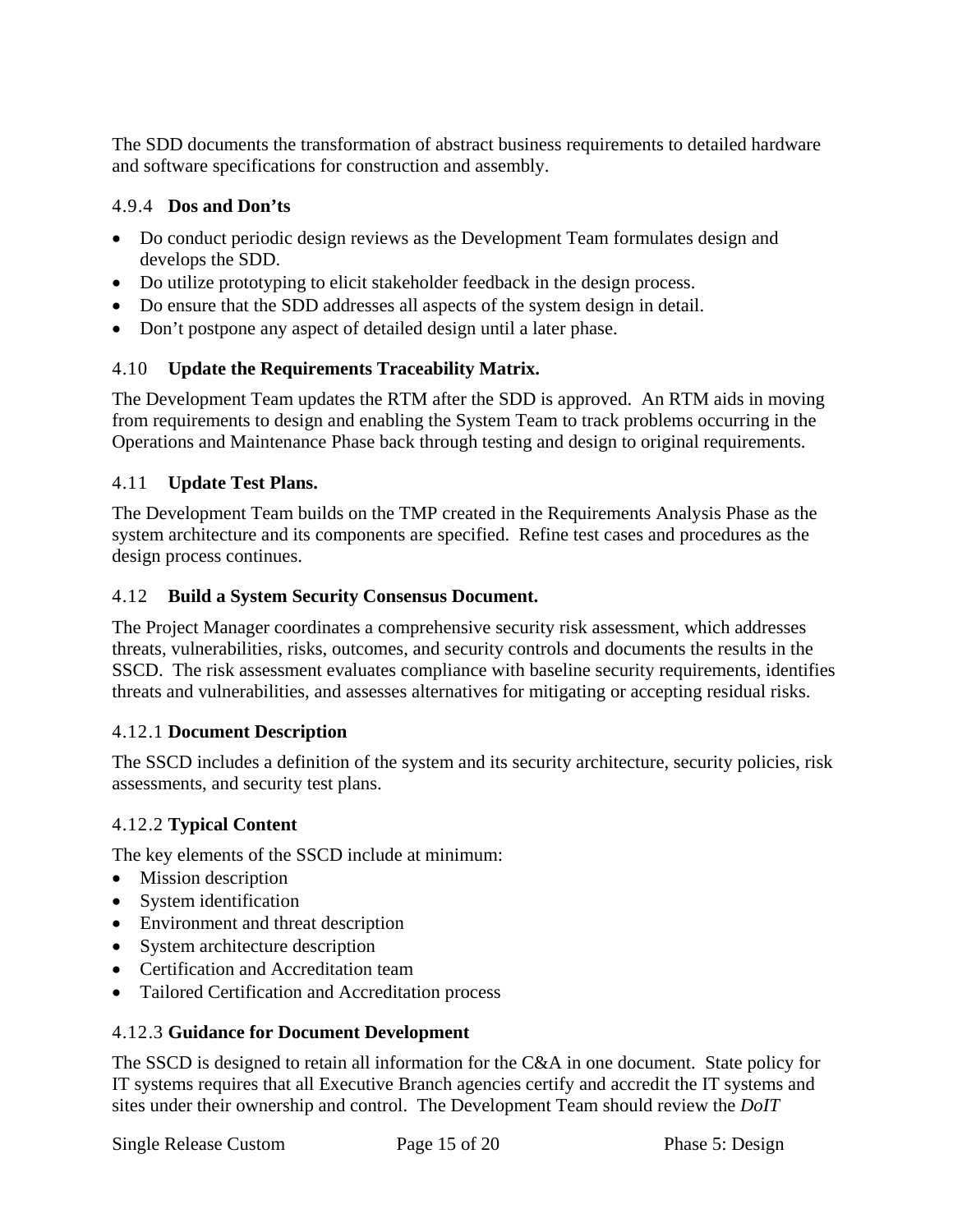*Information Technology Security Certification and Accreditation Guidelines* and the project's SSCD for any actions needed to enable the system to become certified and accredited prior to implementation. These documents are available at the DoIT State Information Technology Security Policy and Standards webpage. In addition, the Development Team should review all applicable federal government guidance to ensure relevant security requirements are addressed:

- National Security Agency (NSA) Security Recommendation Guides
- Federal Information Security Management Act (FISMA)
- National Institution of Standards & Technology (NIST) Special Publication 800-12 An Introduction to Computer Security: The NIST Handbook
- NIST Special Publication 800-30 Risk Management Guide for Information Technology
- NIST Special Publication 800-41 Guidelines on Firewalls and Firewall Policy
- NIST Special Publication 800-44 Guidelines for Securing Public Web Servers.
- NIST Special Publication 800-45 Guidelines for Electronic Mail Security
- NIST Special Publication 800-55 Security Metrics Guide for Information Technology Systems
- NIST Special Publication 800-83 Guide to Malware Incident Prevention and Handling
- NIST Special Publication 800-88 Media Sanitization Guide
- NIST Special Publication 800-100 Information Security Handbook

In addition to the C&A policies, the Development Team should review other DoIT security policies and standards (posted on DoIT's website) to determine which ones apply. The Development Team adds to the SSCD a plan to implement those policies that apply and identify security controls to remediate risks and vulnerabilities discovered during the risk assessment.

### 4.13 **Develop the Security Plan.**

The Development Team develops the Security Plan to address security risks identified in the SSCD.

### 4.13.1 **Document Description**

The Security Plan documents the scope, approach, and resources required to assure system security.

### 4.13.2 **Typical Content**

The key elements of the Security Plan include at minimum:

- Security personnel and their responsibilities
- Secure operating environment description
- Sensitivity of information handled
- External system dependencies
- Access authorization
- Information sharing restrictions
- Physical protection requirements
- Countermeasures to be used to mitigate vulnerabilities identified in SSCD
- Description of how security requirements will be met
- Description of security support structure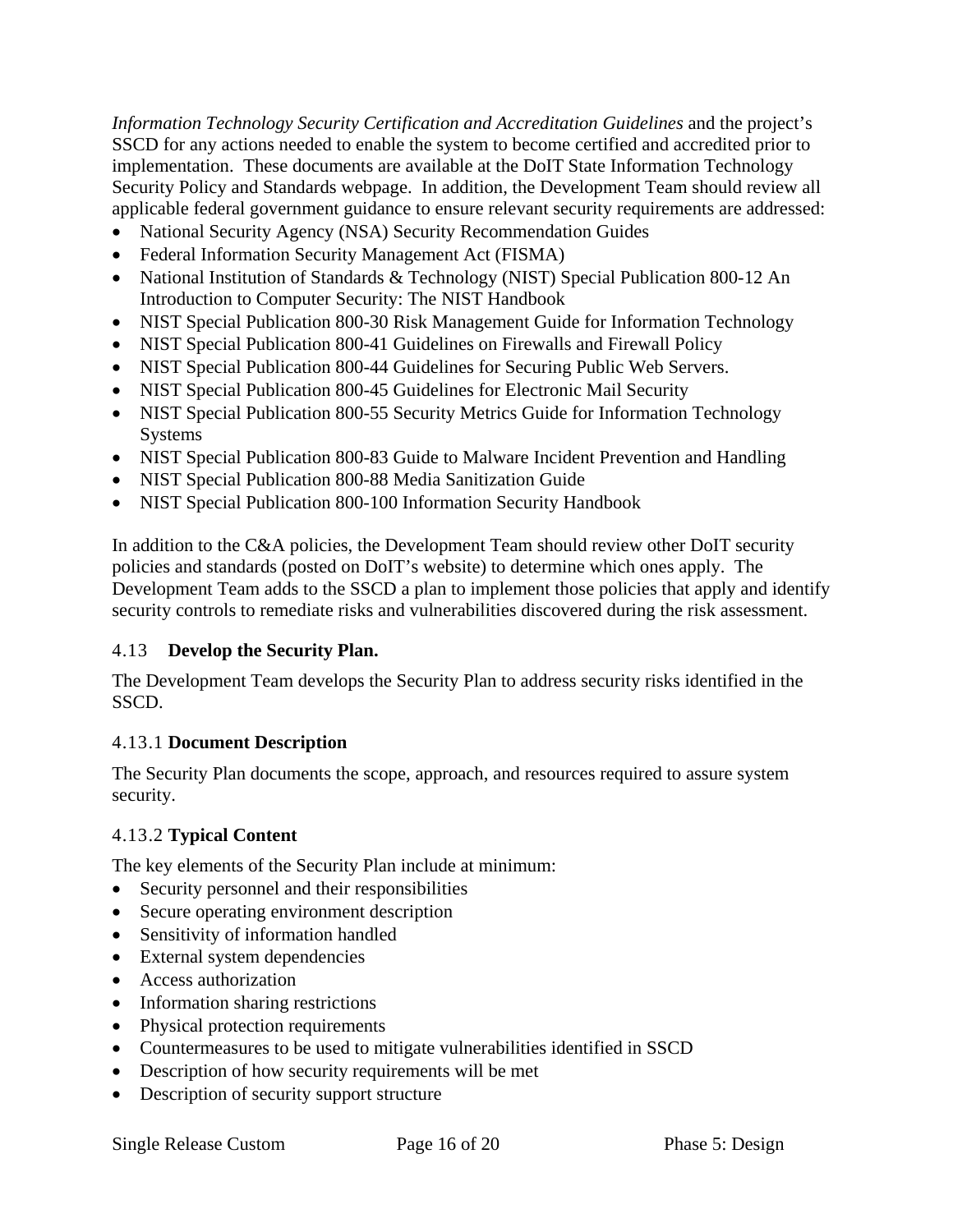- References to relevant security policies and standards
- Network audit policies to be executed including the C&A schedule
- Security incident reporting
- Work breakdown and schedule of security activities

#### 4.13.3 **Guidance for Document Development**

The Development Team should create the Security Plan after the SSCD to ensure that all known vulnerabilities and requirements are addressed. The purpose of the Security Plan is to specifically identify all planned controls and activities necessary to meet security requirements. The document also outlines responsibilities of all system users.

#### 4.14 **Develop a Disaster Recovery Plan.**

The Project Manager also coordinates with the Development Team and project stakeholders to define a Disaster Recovery Plan (DRP) for the system.

#### 4.14.1 **Document Description**

The DRP is an IT-focused plan designed to restore operability of targeted systems, applications, or a computer facility due to a natural or man-made extended interruption of an agency's business services.

#### 4.14.2 **Typical Content**

The key elements of the DRP include at minimum:

- Concept of operations
- Notification procedures
- Plan activation criteria
- Damage assessment procedures
- Recovery activities
- Reconstitution procedures

### 4.14.3 **Guidance for Document Development**

The Development Team should conduct a Business Impact Analysis (BIA) to identify IT resources, identify outage impacts and allowable times, and develop recovery priorities. The information gathered during the BIA serves as critical input to the DRP. The DRP should also address operability risk mitigation strategies identified during the security risk assessment. Additional DRP guidance may be found in the State of Maryland Information Technology Disaster Recovery Guidelines found on the DoIT website.

#### 4.14.4 **Dos and Don'ts**

• Do protect the DRP with the same level of controls used to protect sensitive data from unwarranted disclosure.

#### 4.15 **Plan the System Implementation.**

The Development Team begins documenting implementation procedures for the system in the target environment, including any necessary resources and information. The implementation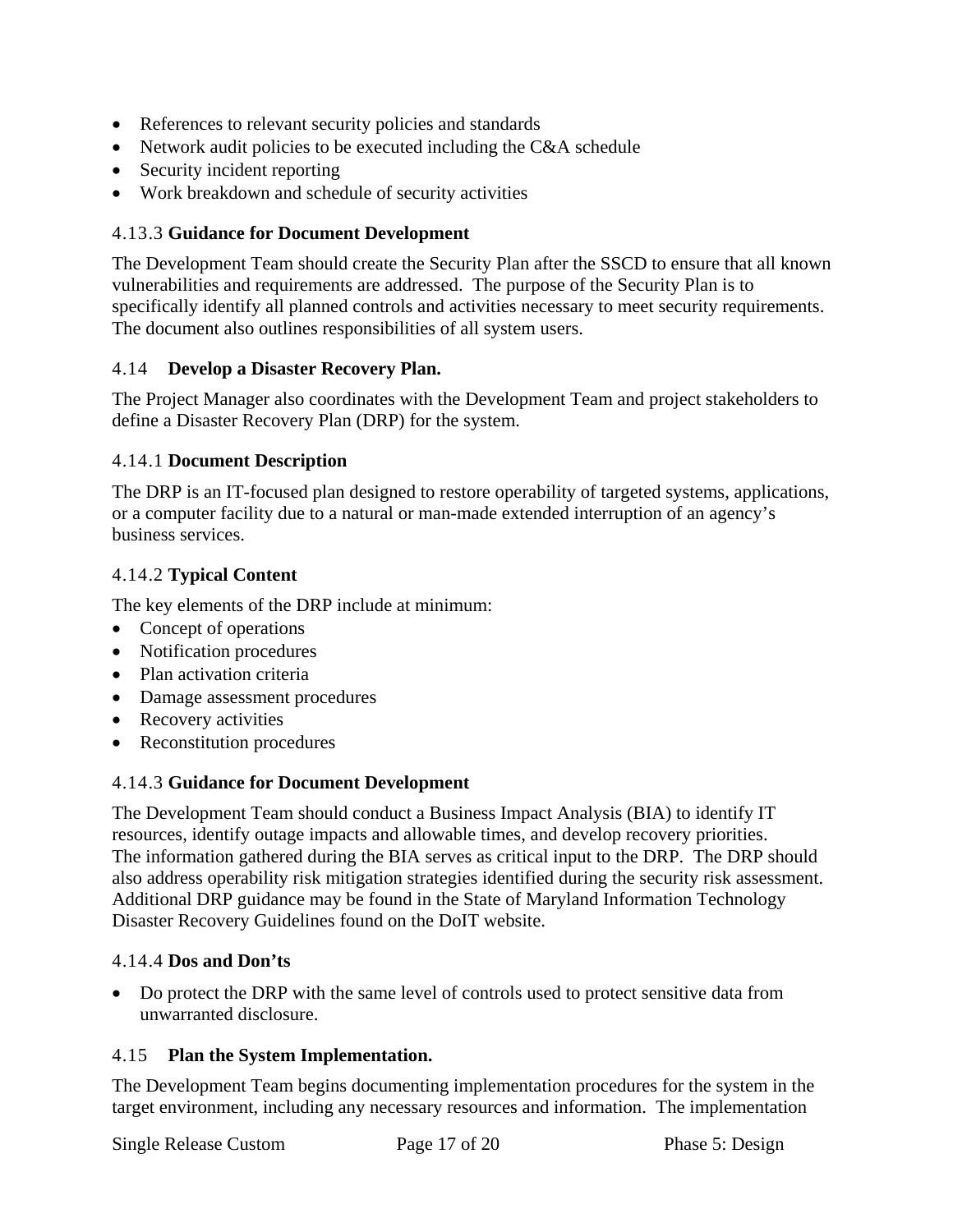procedures include migration strategies to support running parallel activities during the transition. The Conversion and Implementation Plans should address data migration to ensure a smooth implementation.

Identify implementation resources from the Development Team, which may be a combination of State employees and external vendors, based on the technologies and the implementation methodology. The implementation resources must have technical skills, the ability to communicate issues and changes, understanding of both the problem domain and the implementation environment, and good leadership.

The Conversion Plan, Implementation Plan, and the Training Plan should be in draft form by the end of the Design Phase.

### 4.16 **Plan for Operations and Maintenance Activities.**

The Project Manager and Development Team draft an Operations or System Administration Manual and a Maintenance Manual. The System Team will use these documents during the Operations and Maintenance Phase to support the system.

Schedule a review near the end of the Design Phase to evaluate any particular operations or maintenance requirements for system administration.

The User Manual should be in draft form at the end of this phase.

### 4.17 **Create a Data Retention Plan.**

The Development Team creates a formal Data Retention Plan according to the policies and standards established by the State Archivist.

### 4.17.1 **Document Description**

The Data Retention Plan describes the project policies for data and records management.

### 4.17.2 **Typical Content**

The key elements of the Data Retention Plan include at minimum:

- Retention and disposition responsibilities
- Retention and disposition requirements
- Retention and disposition schedules
- Management process

### 4.17.3 **Guidance for Document Development**

State of Maryland has legally mandated data retention policies that apply to all State agencies and State-created entities and any public records. The State Archivist's website has records management guidance, including the laws, rules, and regulations, at

http://www.msa.md.gov/msa/intromsa/html/record\_mgmt/homepage.html. The Code of Maryland states that "The willful, unauthorized destruction or alienation of any public record is a misdemeanor subject to criminal penalties." The State policy is that "a public record may not be disposed of without authorization from the State Archivist" and expects any part of the State,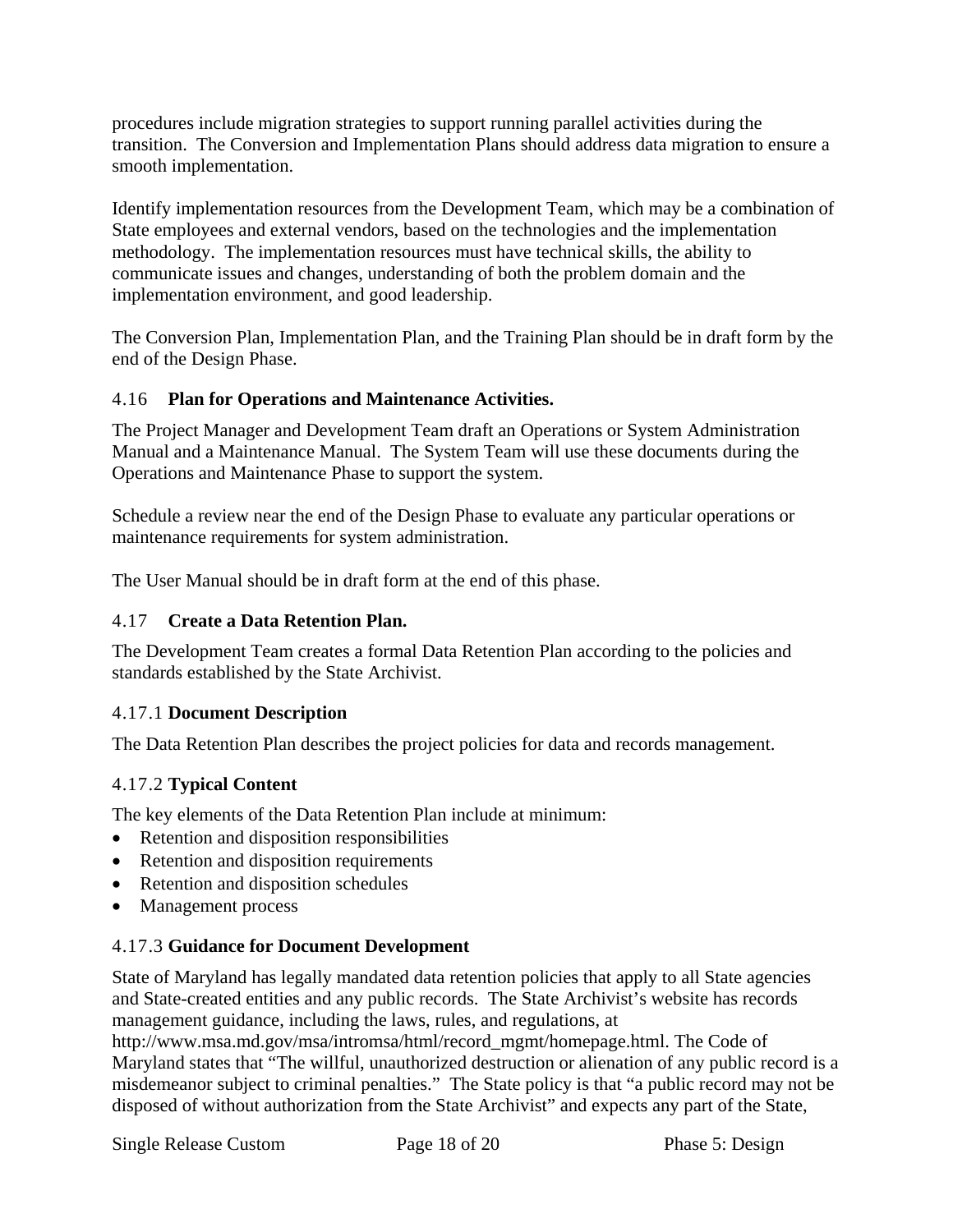county, or local governments to follow this policy. This site provides additional guidance on how to develop a records retention schedule, which in turn helps the agency and Development Team create a Data Retention Plan for the project.

The Project Manager reviews the Data Retention Plan with the Development Team and project stakeholders to ensure acceptance and compliance.

### 4.18 **Conduct Design Reviews.**

The Project Manager oversees periodic system design reviews of the system functions, performance requirements, security requirements, and platform characteristics.

A system/subsystem design review is held at the end of the Design Phase to resolve open issues regarding one or more of the following:

- System-wide or subsystem-wide design decisions
- Architectural design of a software system or subsystem

A software design review is held at the end of the Design Phase to resolve open issues regarding one or more of the following:

- Software-wide design decisions
- Architectural design of a software item
- Detailed design of a software item or portion thereof (such as a database)

### 4.19 **Perform Phase-Closure Activities.**

The Project Manager and the Development Team prepare and present a project status review for the Agency CIO, Project Sponsor, Executive Sponsor, and other project stakeholders after completion of all Design Phase tasks. This review addresses:

- Cost expenditures to date and cost variances to the cost performance baseline
- Status of Design Phase activities
- Planning status for all subsequent life cycle phases, with significant detail about the next phase
- Status on resource availability
- Project scope control as described in the PSS and any required adjustments
- Changes to the project schedule and estimated completion date
- Vendor contract compliance
- A final design review of the system covering issues raised in earlier design reviews
- "Go-No Go" decision made to proceed to next phase, based on Design Phase information
- Acquisition risk assessments of subsequent life cycle phases given the planned acquisition strategy
- Verification that all changes are conducted in accordance with the approved Change Management Plan

The Project Manager compares actual project performance to the baseline and the projected cost of the project to detect and understand any variances from the cost baseline during the phase-end review. The Project Manager also performs a comprehensive risk assessment of the project to